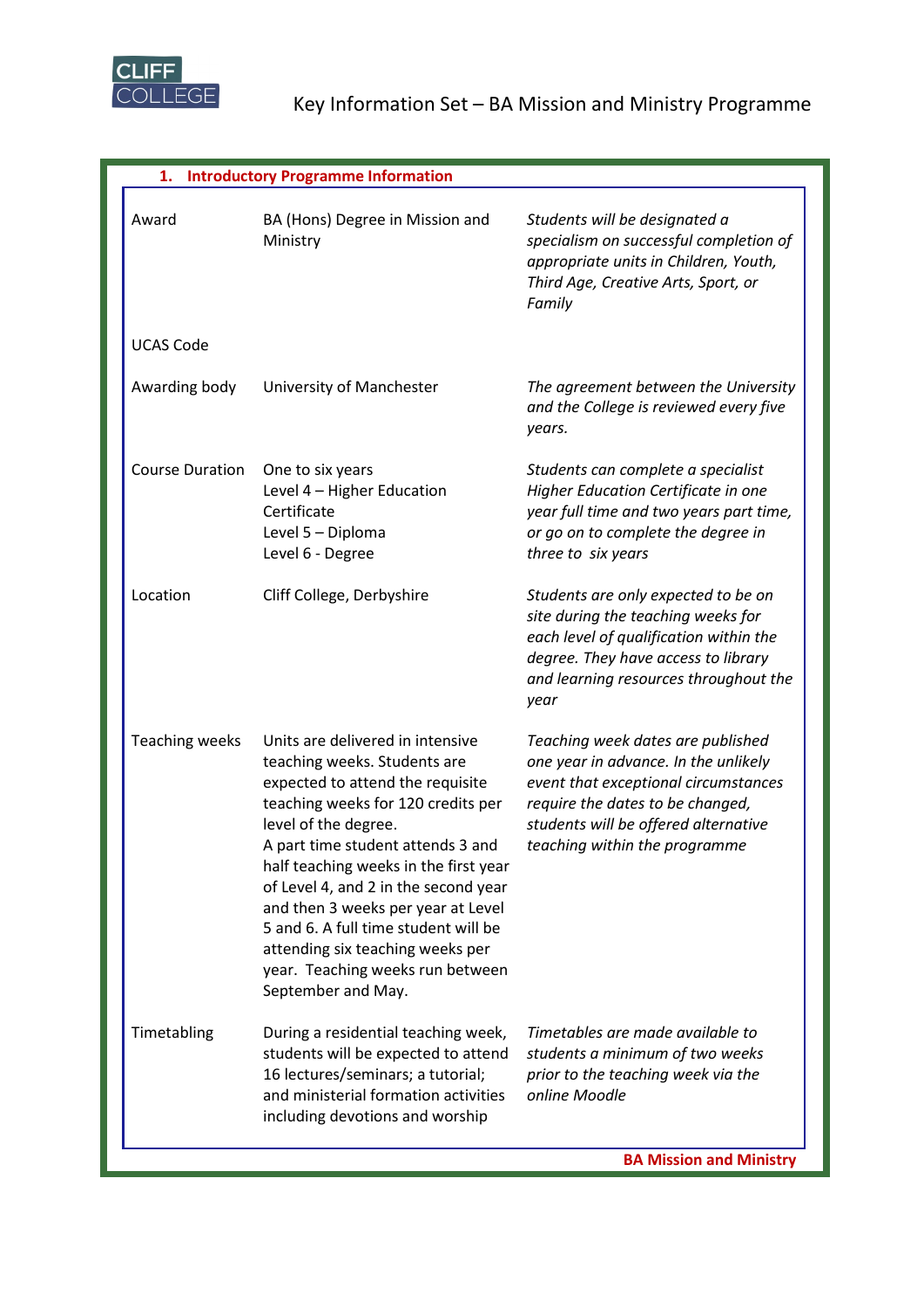

| <b>Entry Requirements</b><br>2.           |                                                                                                                                                                                                                                                                                                                                   |                                                                                                                                                                                                                                                                                                        |  |  |
|-------------------------------------------|-----------------------------------------------------------------------------------------------------------------------------------------------------------------------------------------------------------------------------------------------------------------------------------------------------------------------------------|--------------------------------------------------------------------------------------------------------------------------------------------------------------------------------------------------------------------------------------------------------------------------------------------------------|--|--|
| Academic entry<br>requirements            | Qualifications that amount to 72<br>UCAS tariff points or equivalent<br>Two positive references                                                                                                                                                                                                                                   | Students will need to list all their<br>qualifications on the application form,<br>and provide the original certificates for<br>a copy to be made by the College                                                                                                                                       |  |  |
| Non-standard<br>entry<br>requirements     | If students do not have the<br>appropriate qualifications but their<br>experience and understanding is<br>deemed appropriate, applicants<br>will be interviewed by the<br>Programme Lead and be given the<br>opportunity to complete a piece of<br>work for assessment and/or attend<br>a short course provided by the<br>College | The Programme Lead will be<br>responsible for assessing whether it is<br>appropriate for an applicant to<br>commence study based on the<br>likelihood of their successfully<br>completing the course.                                                                                                  |  |  |
| Occupational<br>health<br>requirements    | Students are expected to be<br>involved in some kind of mission<br>and ministry* related to their<br>chosen specialism (Children, Youth,<br>Third Age, Creative Arts, Sport or<br>Family)<br>Cliff College do request evidence of<br>up to date DBS clearance                                                                     | *It is expected that the church or<br>agency will be responsible for health<br>and safety compliance and<br>safeguarding for this practice                                                                                                                                                             |  |  |
| Usual<br>application and<br>offer process | Students are expected to complete<br>the BAMM Programme Application<br>form available on the website, and<br>send it to the Programme<br>Administrator. This will be assessed<br>by the Programme Lead, who will<br>recommend the offer of a place on<br>the course, or further action to be<br>taken by the applicant            | Students can expect a response from<br>the Programme Administrator within a<br>week during term time, and a<br>fortnight during holidays. Dependent<br>on the nature of the application, offers<br>or conditions are likely to be made<br>within one month of receipt of<br>application and references |  |  |
|                                           |                                                                                                                                                                                                                                                                                                                                   | <b>BA Mission and Ministry</b>                                                                                                                                                                                                                                                                         |  |  |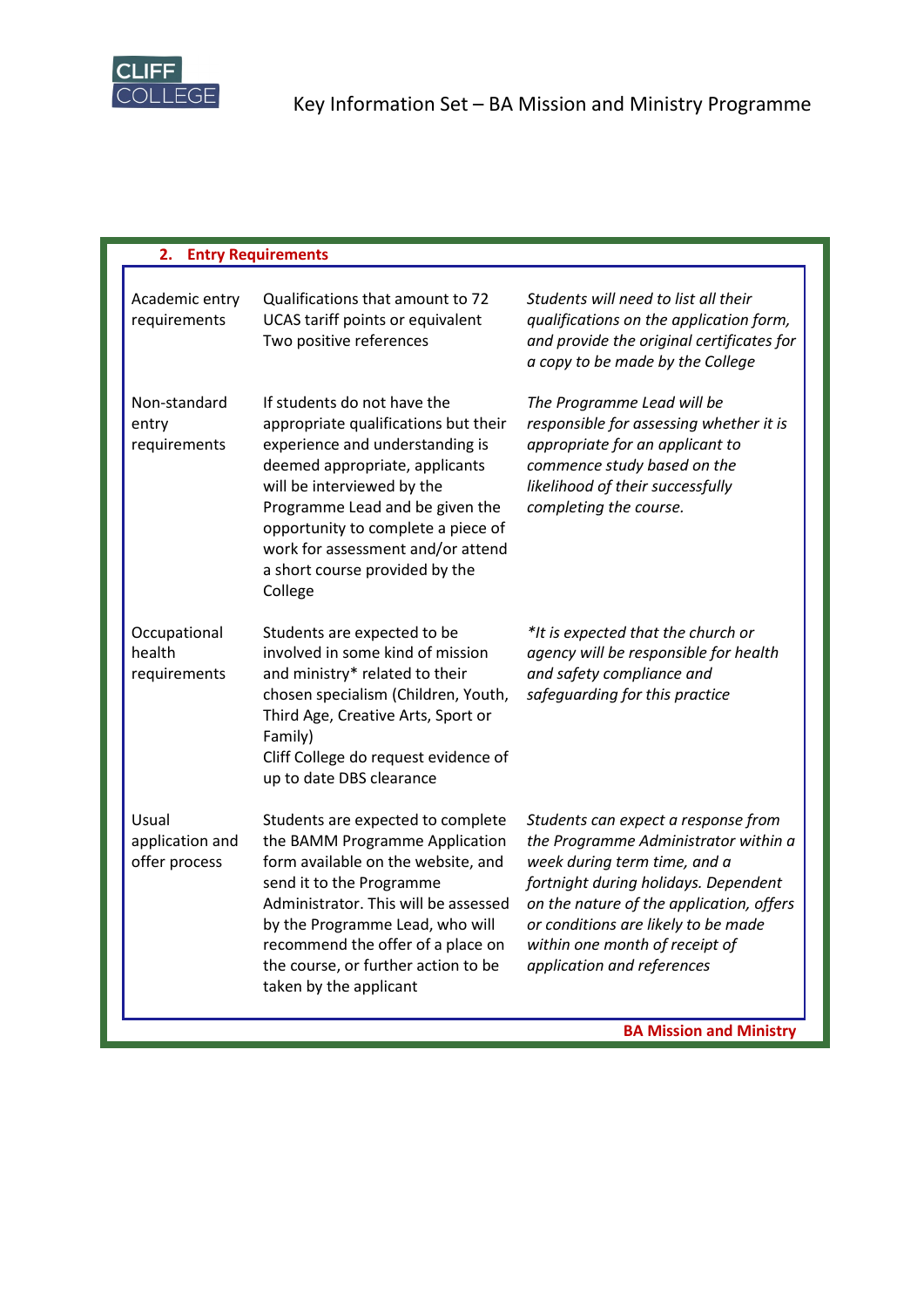

Г

## **3. Programme Structure and delivery**

| Purpose of the<br>programme      | To develop students' knowledge<br>and understanding of Christian<br>mission and ministry and offer<br>specialist lay ministerial training for<br>those working with children, young<br>people, older people or families, or<br>though creative arts or sport                                                          | Students completing the entire<br>degree programme can combine<br>two specialisms, subject to<br>successful completion of<br>appropriate units                                                                                                                                                                |
|----------------------------------|-----------------------------------------------------------------------------------------------------------------------------------------------------------------------------------------------------------------------------------------------------------------------------------------------------------------------|---------------------------------------------------------------------------------------------------------------------------------------------------------------------------------------------------------------------------------------------------------------------------------------------------------------|
| Key features of<br>the programme | Theological, theoretical and<br>practical learning about specialist<br>fields of mission and ministry<br>delivered by expert practitioners in<br>the field.                                                                                                                                                           | The part time nature of the course<br>means that it is appropriate for<br>those wishing to study and stay<br>involved in their local community,<br>offering the opportunity to continue<br>in post whilst gaining a worthwhile<br>qualification                                                               |
| Employability                    | Students who successfully complete<br>their BA (Hons) in Mission and<br>Ministry could be employed by<br>churches as a mission and/or<br>ministry worker in their specialist<br>field; or at a regional or national<br>level within a parachurch<br>organisation (depending on the<br>student's level of experience). | Former graduates of the BA in<br><b>Mission and Ministry Programme</b><br>are now employed in a number of<br>key roles at regional and national<br>levels within the UK and in overseas<br>mission.                                                                                                           |
| Organisation of<br>academic year | Most intensive teaching weeks for<br>each level of the qualification are<br>delivered between September and<br>June                                                                                                                                                                                                   | Dates for teaching weeks are<br>available on the website                                                                                                                                                                                                                                                      |
| Course structure                 | Students are required to complete<br>120 credits per level of the<br>programme. Most units are twenty<br>credits and covered in one intensive<br>teaching week. During the teaching<br>week students are taken through<br>the assessment for that unit, and<br>given tutorial support.                                | Students can graduate with a<br><b>Higher Education Certificate on</b><br>completion of 120 credits at Level 4;<br>A Diploma on completion of 120<br>credits at Level 4 and 120 credits at<br>Level 5; and a BA (Hons) on<br>completion of an additional 120<br>credits including a 40 credit<br>dissertation |
|                                  |                                                                                                                                                                                                                                                                                                                       | <b>BA Mission and Ministry</b>                                                                                                                                                                                                                                                                                |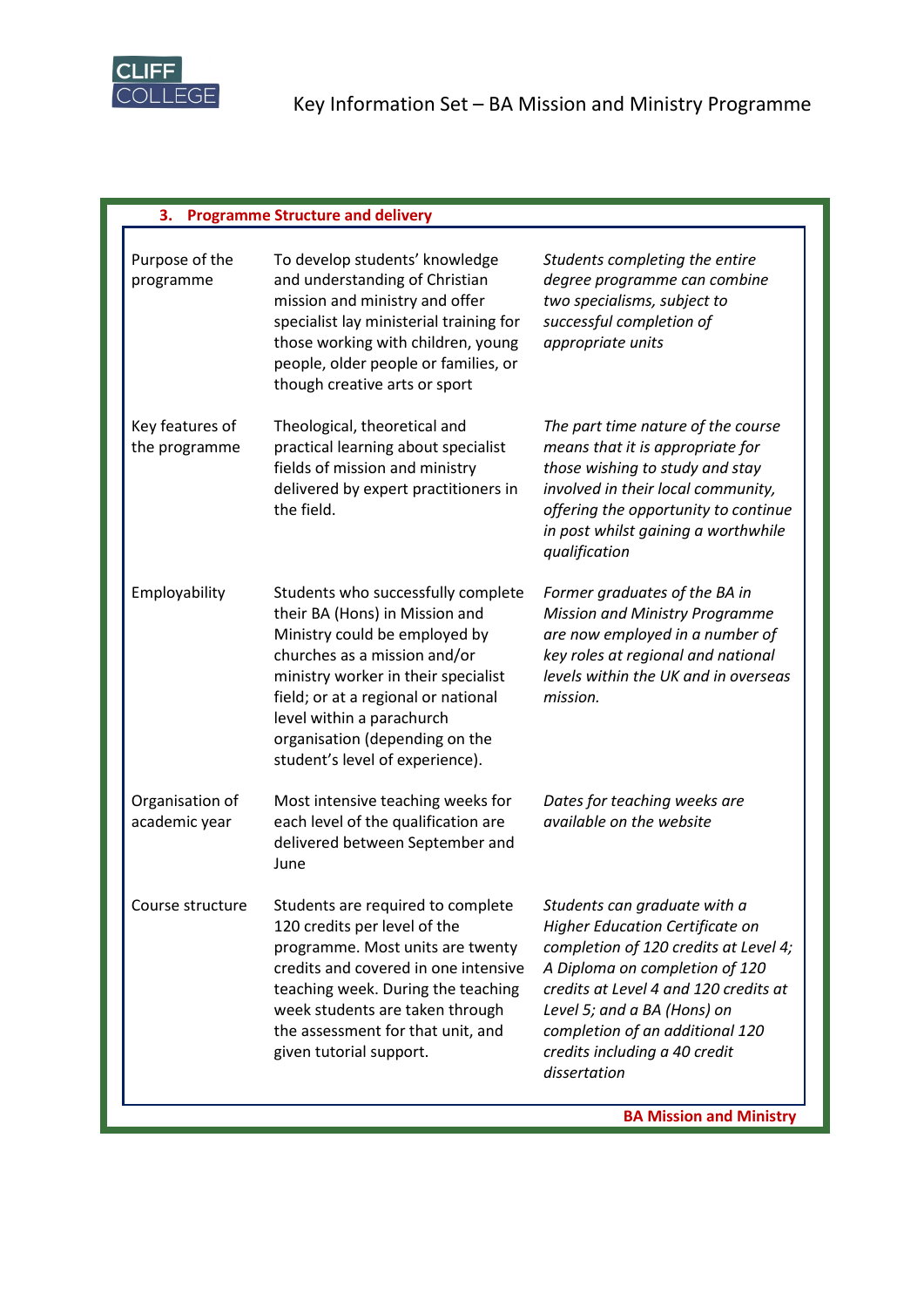

**4. Module Information** Level 4 • Study Skills (10 credits) • Introduction to Theology and…\* (20 credits) • Introduction to Mission… (20 credits) • Issues Facing… (20 credits) • Spirituality and Faith (20 credits) • Applied Practice (20 credits) • Leadership, Team and Self (10 credits) • Introduction to New and Old Testament (2 units at 10 credits each)\*\* • Performance and Presentation\*\*\* (Foundation) (10 credits) *Students must complete 100 of 120 credits in their chosen specialism. If exceptional circumstances mean that students are unable to attend a particular teaching week, there is the possibility that they can pick up the same subject with another related specialism \*… represents the specialism, i.e. Children, Youth, Third Age, Creative Arts, Sport or family \*\* Option for Full Time students only \*\*\*For creative arts students only* **Compulsory Units Compulsory Units Compulsory Units** Level 5 • Biblical Theology and Context (20 credits) • Discipleship and Discipling (20 credits) • Contemporary Culture (20 credits) • Mission Frameworks and Perspectives (20 credits) • Developing Mission and Ministry in Context (20 credits) • A Contextual Reading of Luke (20 credits) (takes place in the Holy Land and at additional cost) • Personal and Professional Management of Self and Work (20 credits) • Performance and Presentation (Intermediate) (20 credits) Level 6 • Problem Based Learning Unit 1 – Theological Perspectives (20 credits) • Theological engagement (20 credits) • Research Methods (10 credits) • Dissertation (30 credits) • Cultural Perspectives on Christian Mission (20 credits) • Personal and Professional Development: Ministry Formation (Advanced) (20 credits) • Performance and Presentation (Advanced) (20 credits)

**BA Mission and Ministry**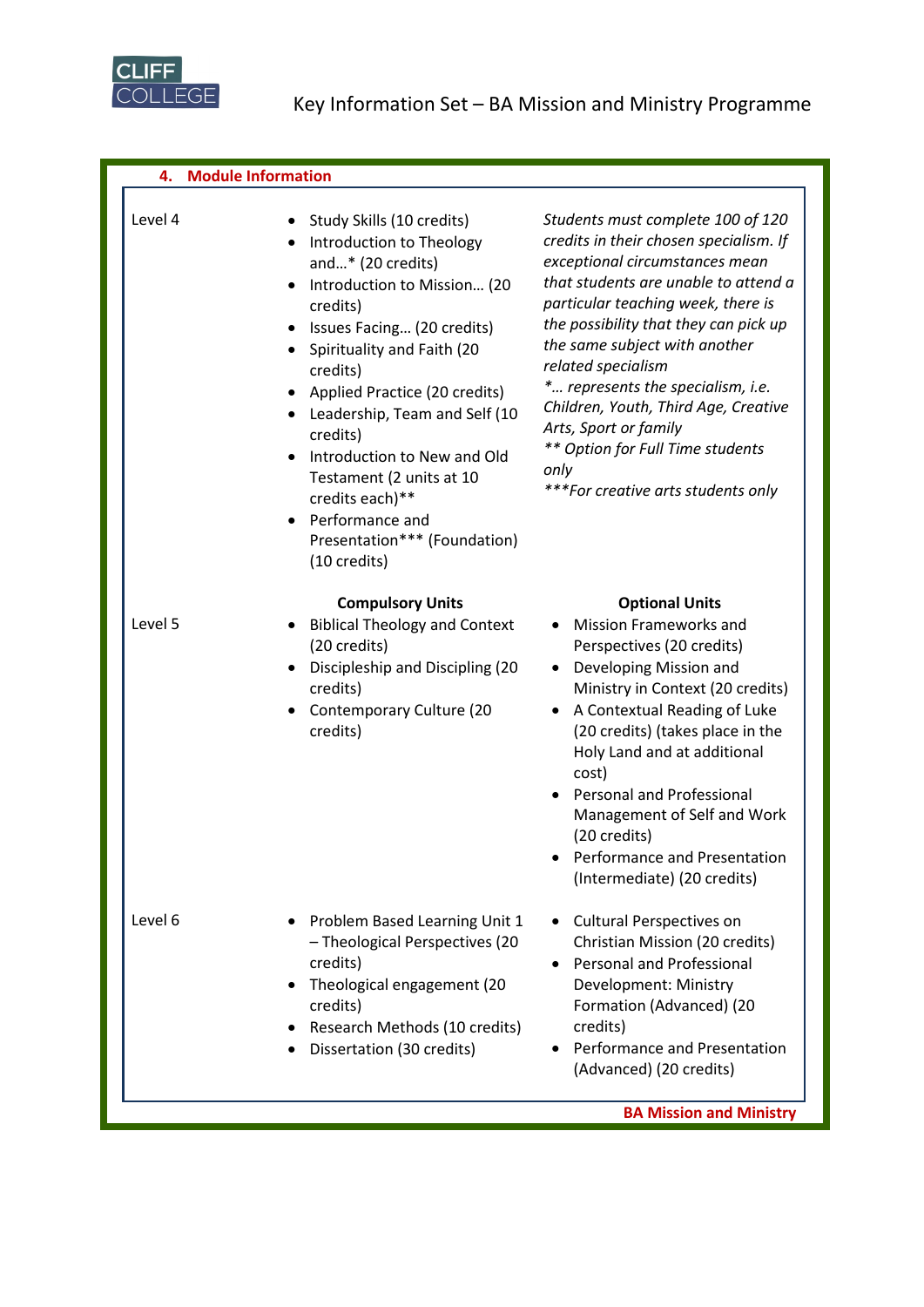

| 5.<br><b>Teaching and Learning</b>              |                                                                                                                                                                                                                                                                                                                                                       |                                                                                                                                                          |
|-------------------------------------------------|-------------------------------------------------------------------------------------------------------------------------------------------------------------------------------------------------------------------------------------------------------------------------------------------------------------------------------------------------------|----------------------------------------------------------------------------------------------------------------------------------------------------------|
| In class teaching<br>and learning<br>activities | The intensive teaching week<br>includes a combination of lectures,<br>seminars, interactive activities, and<br>tutorials.<br>There are daily devotions, and<br>opportunities for students to enjoy<br>fellowship and learning from each<br>other                                                                                                      | Lecture notes and additional<br>resources to support classroom<br>activity are available on the online<br>Moodle                                         |
| Independent<br>learning required                | Students are expected to complete<br>an average of 10 hours (PT) or 20<br>hours (FT) a week of private study<br>and reading.                                                                                                                                                                                                                          | Students have access to the online<br>journals and library catalogue.<br>There is also a dedicated reading<br>room for BAMM Programme<br>students onsite |
| Learning support                                | All students are assigned a personal<br>tutor who they meet with during<br>the teaching weeks, and have online<br>access to throughout the year<br>Students who have an adult<br>assessment of dyslexia and<br>associated conditions will be<br>entitled to a wide range of support<br>prescribed by the Disability Support<br>arm of Student Finance | Please contact the Academic Dean<br>for more information about<br>disability support                                                                     |
| <b>Teaching staff</b>                           | Programme Lead - Gareth Crispin<br>Personal tutors are experienced<br>practitioners within each pathway.                                                                                                                                                                                                                                              | Sessions are led by a variety of<br>faculty members (please see the<br>Cliff College website for more detail)<br>and external expert practitioners.      |
|                                                 |                                                                                                                                                                                                                                                                                                                                                       | <b>BA Mission and Ministry</b>                                                                                                                           |